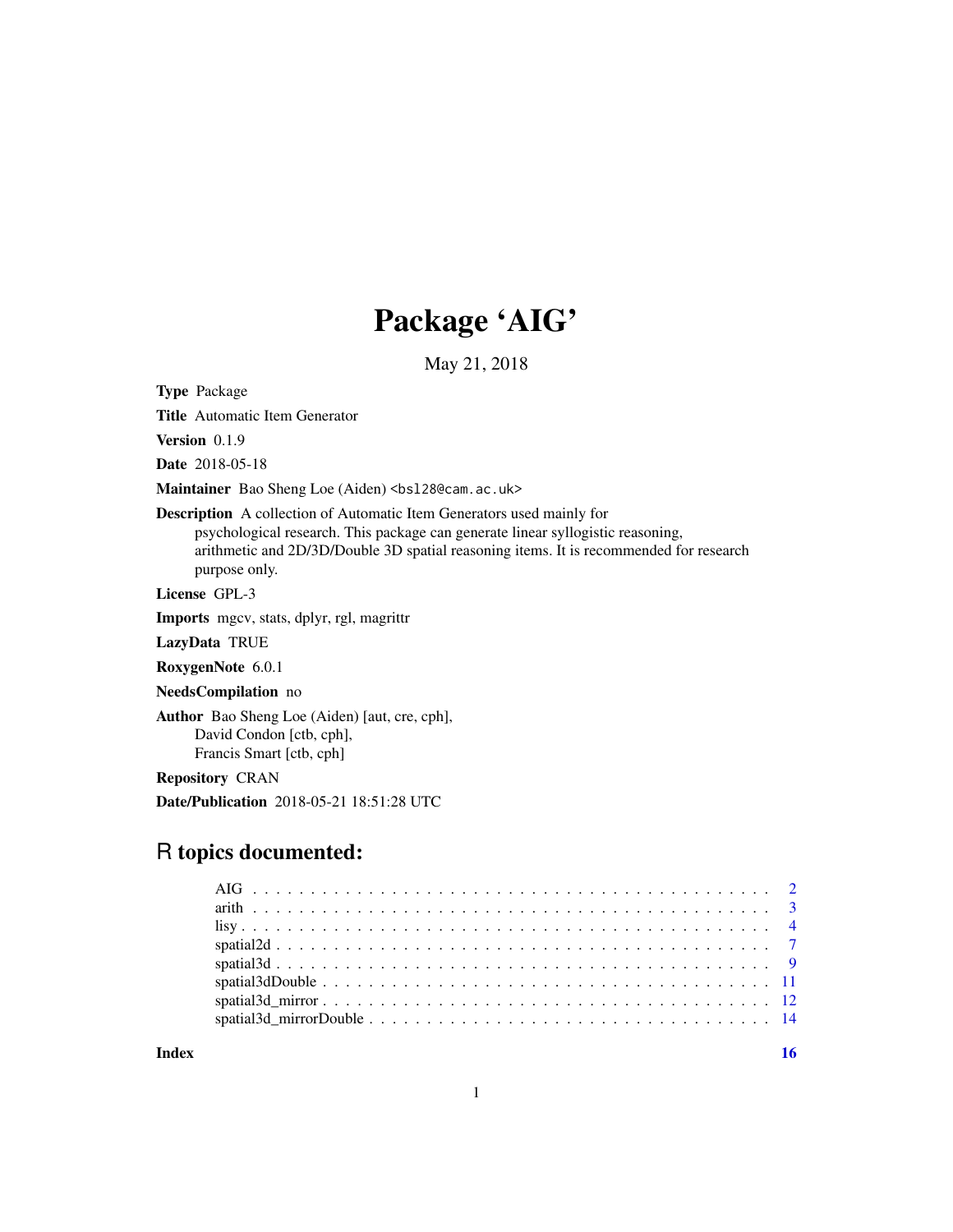#### <span id="page-1-0"></span>Description

The AIG package contains generators for studying automatically generated item types.

#### Details

The package will include several generators for psychological research purposes. Currently, it can only generate linear syllogistic reasoning ,arithmetic, and 2D/3D spatial reasoning items.

#### Linear Syllogism Generator

This function creates linear syllogsitic reasoning items according to certain specifications given by the arguments.

[lisy](#page-3-1)

#### Arithmetic Generator

This function creates arithmetic items according to certain specifications given by the arguments. [arith](#page-2-1)

#### Spatial 2D Reasoning Generator

This function creates spatial 2D reasoning items according to certain specifications given by the arguments. [spatial2d](#page-6-1)

#### Spatial 3D Reasoning Generator

This function creates spatial 3D reasoning items according to certain specifications given by the arguments. [spatial3d](#page-8-1)

The [spatial3d\\_mirror](#page-11-1) creates the mirror image of the figure created using the spatial3d function.

The [spatial3dDouble](#page-10-1) creates the 2 figures in the image using the spatial3dDouble function.

The [spatial3d\\_mirrorDouble](#page-13-1) creates variations of the figures in a single image based on one of the four methods.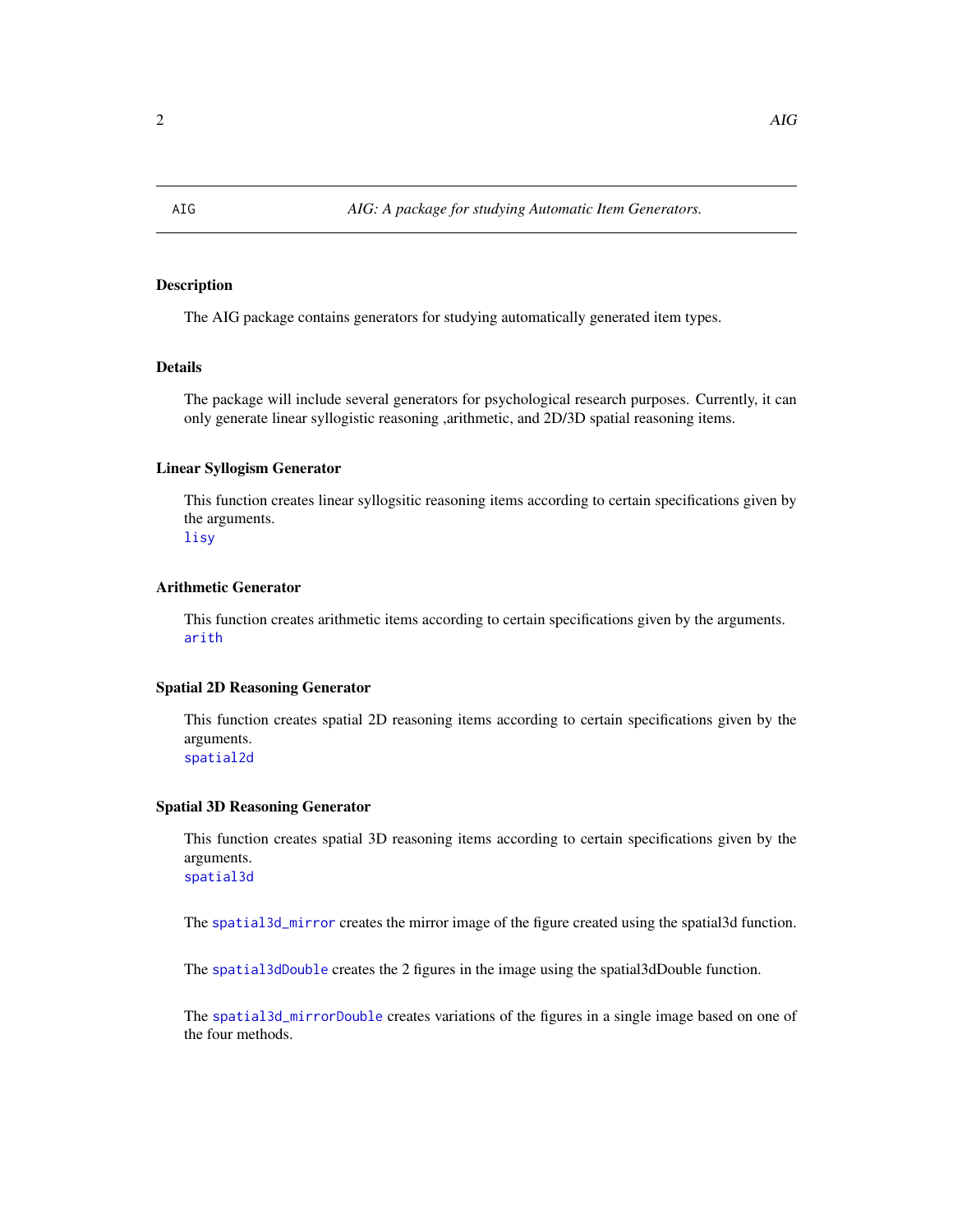#### References

Sternberg, R. J. (1980). Representation and process in linear syllogistic reasoning. Journal of Experimental Psychology: General, 109(2), 119.

Embretson, S. E. (1999). Generating items during testing: Psychometric issues and models. Psychometrika, 64(4), 407-433.

Bejar, I. I. (1990). A generative analysis of a three-dimensional spatial task. *Applied Psychological Measurement*, 14(3), 237-245.

<span id="page-2-1"></span>arith *ICAR Arithmetic Generator*

#### Description

A basic arithmetic item generator for ICAR.

#### Usage

```
arith(numProbs = 5, numOps = 1, magnitude = 1, arithOps = "add",allowNeg = FALSE, sameValue = FALSE, order = "mixed")
```
#### Arguments

| numProbs  | Number of desired problems                                                                                                              |
|-----------|-----------------------------------------------------------------------------------------------------------------------------------------|
| numOps    | sets the number of operations in the stimuli (range of values is 1 to 5)                                                                |
| magnitude | sets the range of values for the integers in the stimuli by powers of 10 (range of<br>values is $1$ to $5$ )                            |
| arithOps  | There are two options in this argument, either 'add' or 'subtract', "multiply.                                                          |
| allowNeg  | Allow the use of negative values. Only for "add" arithmetic operator. Not al-<br>lowed for "subtract".                                  |
| sameValue | Deciding if you want the values to be the same or different values.                                                                     |
| order     | There are three options to order the values presented, ("mixed", "descending",<br>"ascending"). Does not matter when same Value = TRUE. |

#### Details

The arithmetic function can currently generate additive and substractive operators. For the additive operators, you have the option of using both negative and positive numerical values. For the substractive operators, you are currently restricted to only using positive numerical values. There are also options for you to select the order of the values. It can be in ascending, descending or mixed order. Currently, there are 4 types of distractors that are generated now. 1a,1b distractor types are developed for addition and subtraction questions, whereas, 2a,2b distractor types are developed for multiplication questions.

Distactor type 1a is used for all arithmetic operators. Distractor type 1a is generated such that the values are very near +1/+2/+3 or -1/-2/-3 from the actual answers. Distractor type 1b is generated

#### <span id="page-2-0"></span>arith 3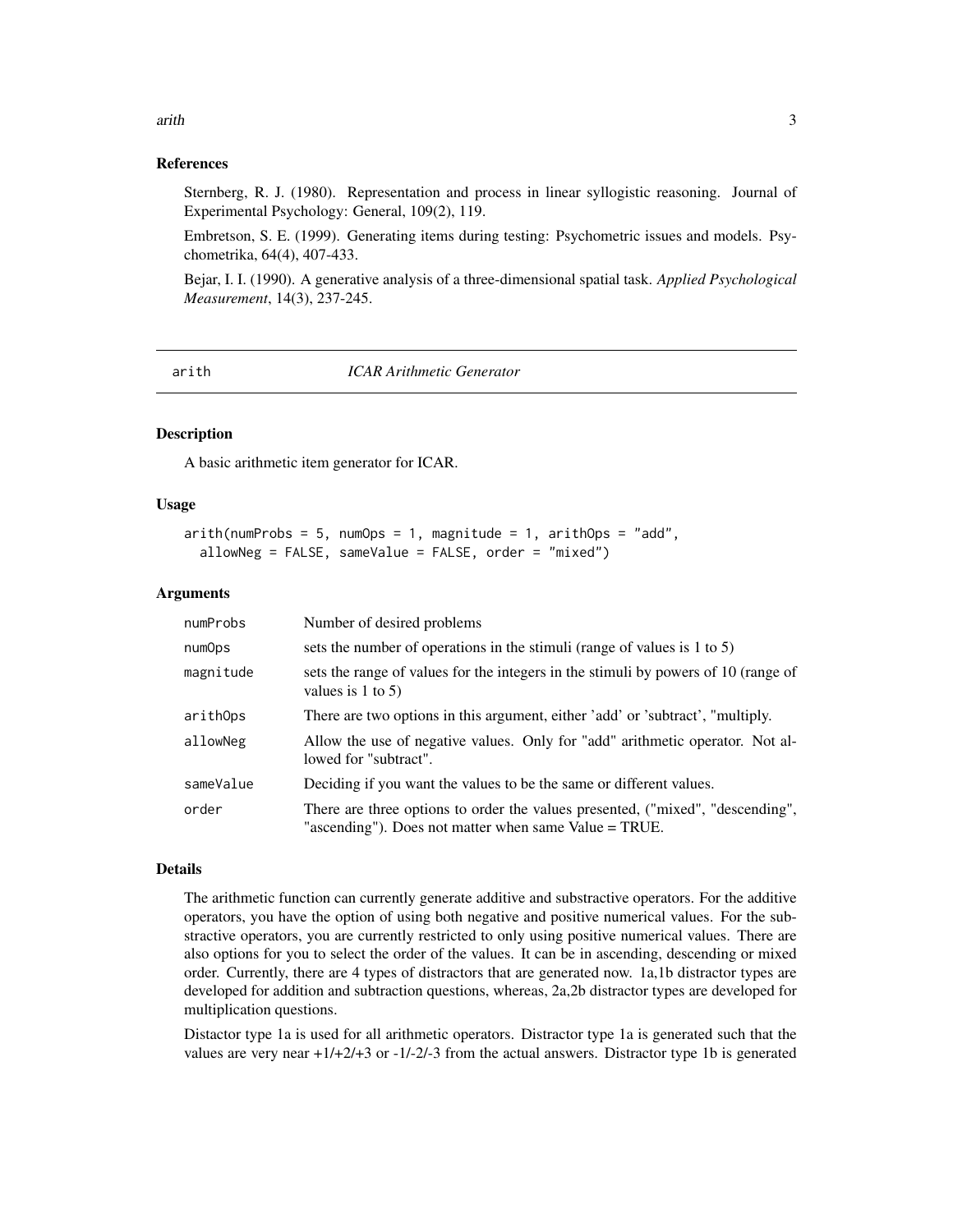such as it takes values from a range of values (i.e. number of values  $*(max(magnitude-1) + 1))$ ). In this instance, distractor type 1b cannot be used in multiplication items because the range will be too big. Hence, elimination of distractors becomes very easy.

Distractor type 2a is used in multiplication questions where the values are not the same. The distractors are generated such that one of the numbers are randomly assigned a value of 1,2 or 3. The product of the new values are considerd as one distractor. It will repeat until 5 unique distractors are created. If the multiplication question uses the same value, then a slightly different approach is adopted. In this case, the numbers are randomly drawn three times before we calcuate the product of the values. Again, this process is repeated until 5 unique distractors are achieved.

#### Value

Question The arithmetic questions that are automatically generated.

Code First digit is the magnitude. Subsequent digits correspond to the positional values in the question. 0 is positive value, 1 is negative value.

Answers The answer to the question generated.

Response Options Eight response options.

#### Author(s)

Aiden Loe and David Condon

#### See Also

[lisy](#page-3-1), [spatial2d](#page-6-1), [spatial3d](#page-8-1)

#### Examples

```
arith(numProbs=4, numOps = 4, magnitude = 3, arithOps = "subtract",
allowNeg = FALSE, sameValue=FALSE, order = "mixed")
```
<span id="page-3-1"></span>

lisy *Linear Syllogism Generator*

#### **Description**

This function generates linear syllogistic reasoning items. This is for research purposes.

#### Usage

```
lisy(seed = 1, nclues = 4, nspread = 5, clone = NULL,
  incidental = "names", linear = FALSE, antonym = "both", ninfer = 1,
  direct = "ob", Ndist = 4, dist = "mixed", distprob = 0.5,
  itemSet = "random", items = NULL, scales = NULL)
```
<span id="page-3-0"></span>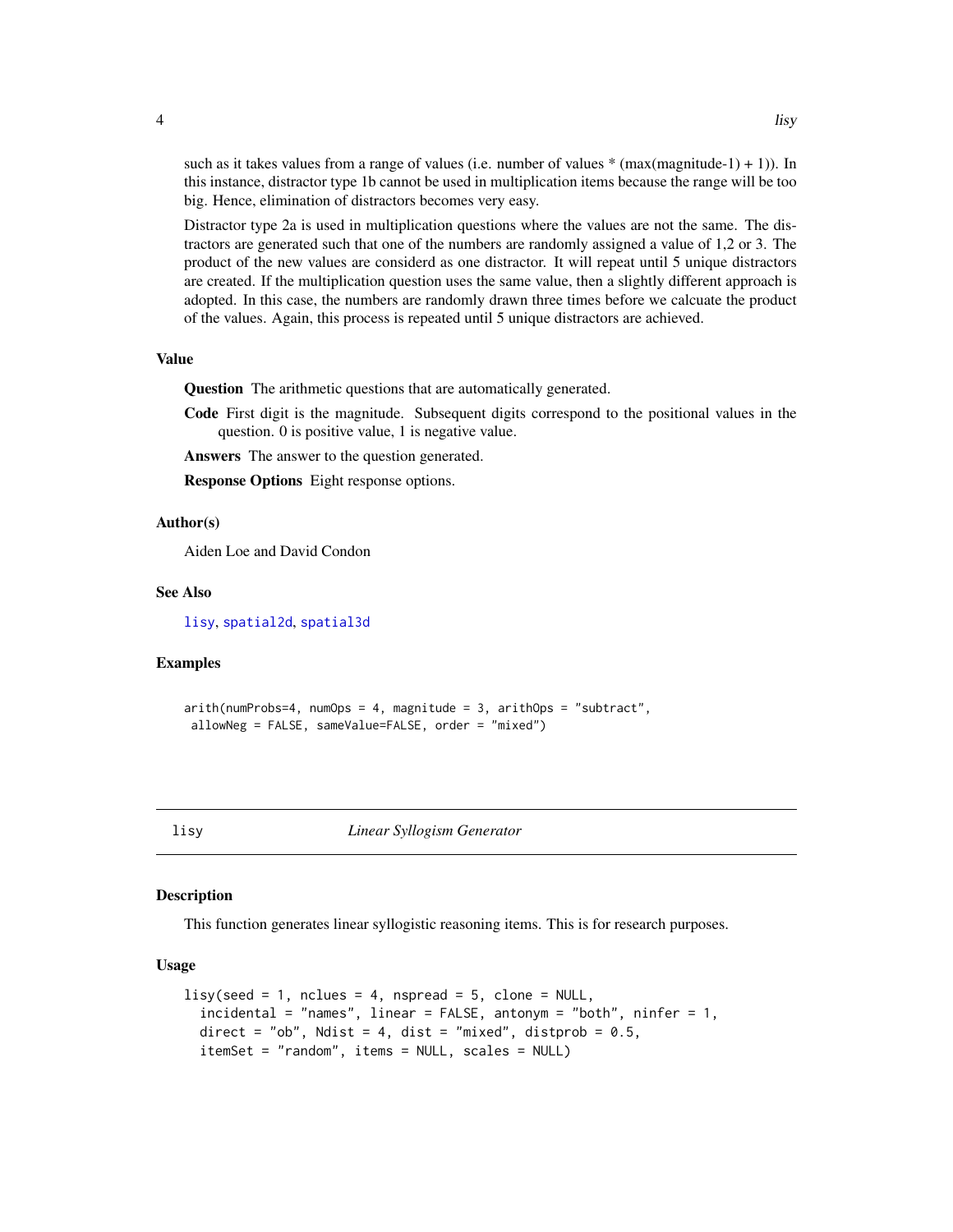#### Arguments

| seed       | Generates the same question again from local computer.                                                                                                                                                                                                                                                                                                                                                                                                                           |
|------------|----------------------------------------------------------------------------------------------------------------------------------------------------------------------------------------------------------------------------------------------------------------------------------------------------------------------------------------------------------------------------------------------------------------------------------------------------------------------------------|
| nclues     | Generates the number of sentences to make up the item.                                                                                                                                                                                                                                                                                                                                                                                                                           |
| nspread    | Calculates the spread of possible incidentals in total.                                                                                                                                                                                                                                                                                                                                                                                                                          |
| clone      | Null means that every generated item may or may not have a different position<br>in the inference. If given a numeric value, then the items will have the same<br>inference position.                                                                                                                                                                                                                                                                                            |
| incidental | Tells the function whether the item features are 'names' or 'objects'.                                                                                                                                                                                                                                                                                                                                                                                                           |
| linear     | Linear is the line of thought. If linear is TRUE, then the comparions are going<br>in either forward or backward direction. The direction is based on the direct<br>argument. When linear is FALSE, some extra incidentals (e.g. random names)<br>that are not useful are also generated in the statement. The hypothesis is that<br>people may have to create two or more mental models, completing with each<br>other to find the correct answer amongst the response options. |
| antonym    | Determine whether to use both antonyms ('both') or only one type ("first" or<br>"second").                                                                                                                                                                                                                                                                                                                                                                                       |
| ninfer     | Generate answers that requires a $X$ amount of inference from the items. Up to $3$<br>is the maximum.                                                                                                                                                                                                                                                                                                                                                                            |
| direct     | Deciding on whether the statements are organised in an ordered ("of" = ordered<br>forward / "ob" = ordered backward), randomly selected ordered ('alt' = alterna-<br>tive) fashion or unordered('mixed') fashion. Note. 'alt' can only be used when<br>ninfer is equal to 3.                                                                                                                                                                                                     |
| Ndist      | Returns the number of distractors per question.                                                                                                                                                                                                                                                                                                                                                                                                                                  |
| dist       | Select the type of distractors. You have three options ('mixed', 'invalid','false').<br>If dist='false', then the number of false distractors must be less than the number<br>of clues by 1.                                                                                                                                                                                                                                                                                     |
| distprob   | Calculates the number of comparison variation for the distractors.                                                                                                                                                                                                                                                                                                                                                                                                               |
| itemSet    | This is the choice of itemset you want. If itemSet='random' then the genera-<br>tor will randomly select one ('People', 'Fruits', 'Superheroes'). Change item-<br>set='own' if you are using your own item set.                                                                                                                                                                                                                                                                  |
| items      | Input own incidental features, with at least 10 of them. Default incidental fea-<br>tures (either names, objects or superheros) are used when items = NULL.                                                                                                                                                                                                                                                                                                                      |
| scales     | Input own antonyms. At least 2 antonyms (i.e."bigger","smaller"). Default<br>antonyms are used when scales = NULL.                                                                                                                                                                                                                                                                                                                                                               |

#### Details

There are several things to note. To use own item set, please have at least 10 incident features (e.g. 10 different names). In order for antonyms comparison to work, please ensure that you have at least 2 antonyms The function will stop if the criteria is not met. The genearation of items are slower if you have a huge item set (e.g. In the millions!).

When nspread and nclue is  $= 3$ . This means that there are 3 sentences, and only 3 names. This makes it impossible to generate an invalid distractor. As such, only the false distractors will be created. Since there are only three clues, then at most 2 false distractors can be created.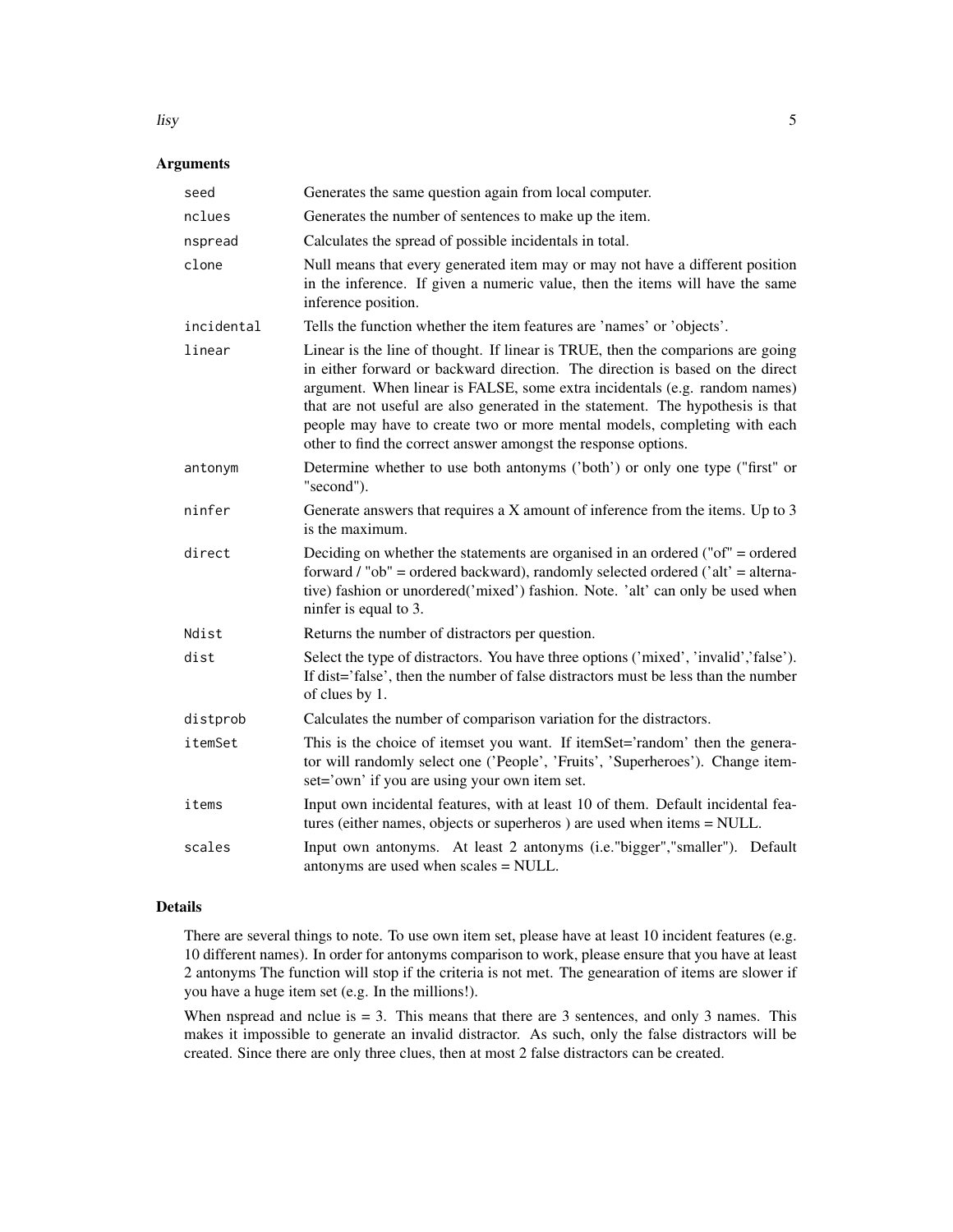When nspread and nclues are the same, all the names of the distractors will be taken from the names that are used in the clues. As nspread value increases, the likelihood of having names not taken from the clues increases. Making the distractors fairly easy as there is a higher likelihood that the names taken from the matrix might not appear in the clues. Hence, keeping the value of nspread and nclue as close as possible is recommended.

This function only generates items that requires up to 3 inferences. As the required inferences increases, then number of clues needed also increases. Inference is the implied comparison between sentences which allows the test taker to make an inform decision. When ninfer = 1 and the antonym is declared as either 'first' or 'second', then the correct answer will always be the opposite of the antonym used in the sentence. When  $n$  infer  $= 2$ , the correct answer will be in the right direction.

Direct is the direction of the clue provided. In the function, the argument direct = "ob" means that solving the items requires the test taker to work 'ordered backward'. If it is 'of', it means 'ordered forward'. Finally, if it is 'alt', then it means the clues are not in order. direct = 'alt' can only be used when ninfer  $= 3$ . The clues provided in the question are useful for the first three arguments. However, when direct = "mixed", this means that the sentences are randomly placed. Making it difficult for the participant to form a linear array of the item. In this case, the clues are not useful, so NA is given in the output instead.

When linear = TRUE, the sentence structure will be in a linear order. i.e. when antonym = "first" or antonym = "second" and direct = "of", the names will follow in a linear sequence  $(A > B, B >$  $C, C > D$ ). However, when antonym = "first" or antonym = "second" and direct = "ob", then the sentence structure changes to becomes  $(C > D, B > C, A > B)$ . When antonym = "both", the names will still follow a linear sequence either forward or backward, but the antonyms will interchange between sentence (i.e.  $A > B$ ,  $C < B$ ,  $C > D$ ). Nevertheless, 'A' will always be bigger than the 'D'. The argument direct = 'alt' cannot be used when linear = TRUE.

When linear  $=$  TRUE and infer  $=$  3, the last sentence will not be one of the clues for the inference. If you want to study distance effect, then what is recommended is to generate the items with ninfer = 3, and remove the last clue in the sentence structure.

When linear = FALSE, there might be a possible of having just a single mental model, or having completing mental models. This is random and will depend on the seed selected. The statements are randomly placed but in the general order of the direct argument provided. The clues remain in the order given based on the direct argument.

When distprob  $= 0.5$ , the distribution of the antonym for the distractors will be mixed. When distprob is either 1 or 0, then only one of the two antonym will be used. This is only used if one wishes to study distractor analysis.

#### Author(s)

Aiden Loe and Francis Smart

#### References

Leth-Steensen, C., & Marley, A. A. J. (2000). A model of response time effect in symbolic comparison. *Psychological Review, 107*, 62-100.

Sternberg, R. J. (1980). Representation and process in linear syllogistic reasoning. Journal of Experimental Psychology: General, 109(2), 119.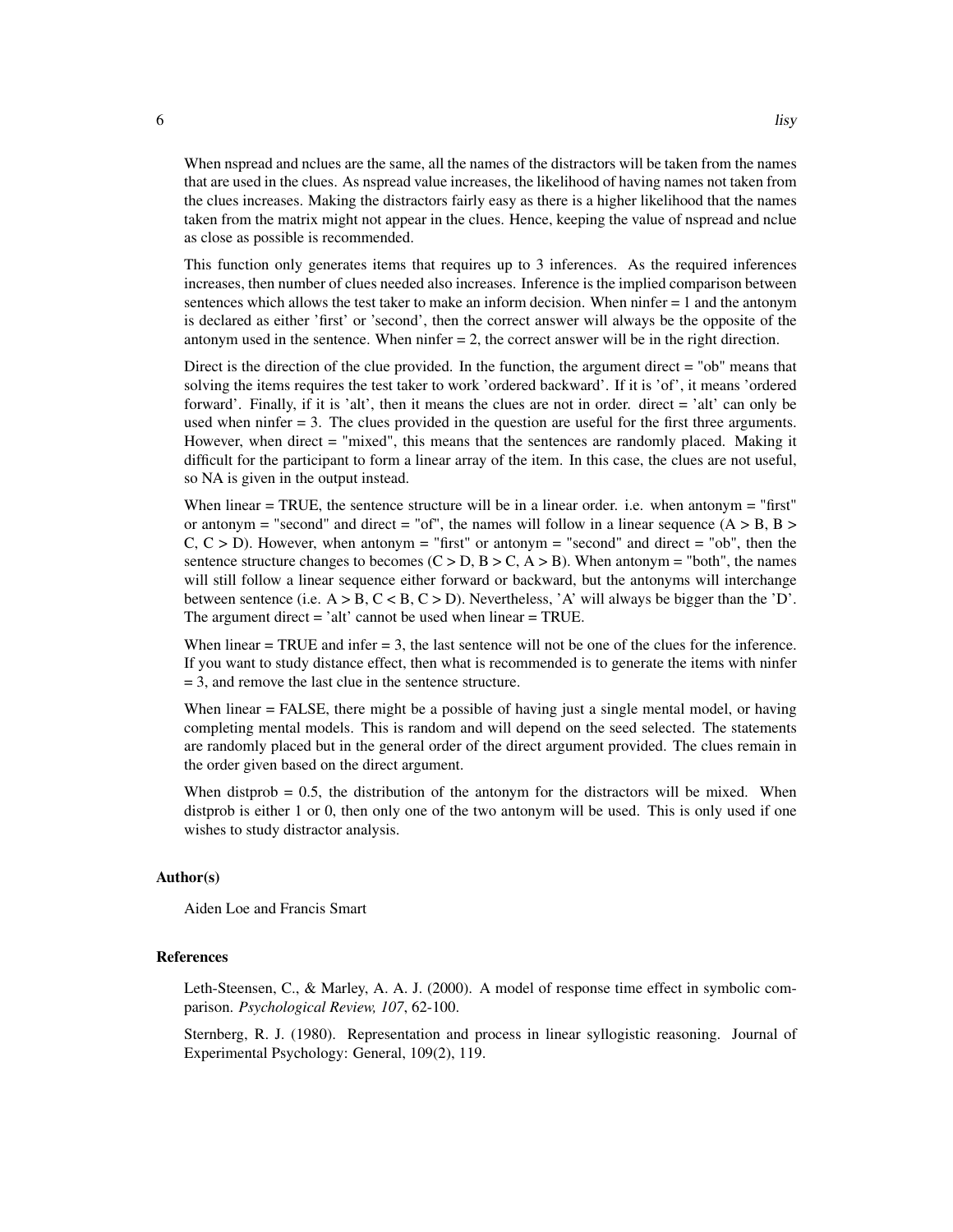#### <span id="page-6-0"></span>spatial2d 7 and 7 and 7 and 7 and 7 and 7 and 7 and 7 and 7 and 7 and 7 and 7 and 7 and 7 and 7 and 7 and 7 and 7 and 7 and 7 and 7 and 7 and 7 and 7 and 7 and 7 and 7 and 7 and 7 and 7 and 7 and 7 and 7 and 7 and 7 and 7

Sedek, G., & Von Hecker, U. (2004). Effects of subclinical depression and aging on generative reasoning about linear orders: Same or different processing limitations?. *Journal of Experimental Psychology: General, 133(2)*, 237.

#### See Also

[arith](#page-2-1), [spatial2d](#page-6-1), [spatial3d](#page-8-1)

#### Examples

```
#Generate an item with default item set
lisy(seed=10,nclues=4,nspread=6,clone = NULL,incidental='names',linear=FALSE,
    antonym="first",ninfer = 3, direct='ob', Ndist=3,
    dist="mixed",distprob=0.5,itemSet='random',
    items= NULL,scales = NULL)
#Item set
superheroes <- c('Spider man','Super man','Batman','Wolverine',
'Catwoman','Thor','The Shadow','Silver Surfer', 'Flash','Wonder woman',
'Mr. Fantastic', 'Aqua man', "Hawkeye", 'Starfire', 'Venom', "General Zod")
#Antonym
compare <- c("taller","shorter", "older", "younger",
 "smaller", "bigger","stronger", "weaker")
#Generate item with own dataset
lisy(seed=1,nclues=4,nspread=6,clone = NULL,incidental='names',linear=FALSE,
   antonym="first",ninfer = 3, direct='ob',
   Ndist=3, dist="mixed",distprob=0.5,
   itemSet='own',items= superheroes, scales = compare)
#loop through 30 items
run <- NULL
for(i in 1:30){
run[[i]]<-AIG::lisy(seed=i,nclues=4,nspread=5,clone = 1,incidental='names',linear=TRUE,
                     dist="false",distprob=0.5,itemSet='random',
                     antonym="both",ninfer = 3, direct='of', Ndist=3,
                    items= NULL,scales = NULL)
}
```
<span id="page-6-1"></span>spatial2d *Spatial 2D Reasoning Items*

#### Description

This function generates a 2 or 3 dimensional display figure with 4 2D distractors and 1 2D answer.

#### Usage

```
spatial2d(items, wd = NULL, view = "2D", seed = NULL, degree = 360,
 ansDegree = 180, test = 1)
```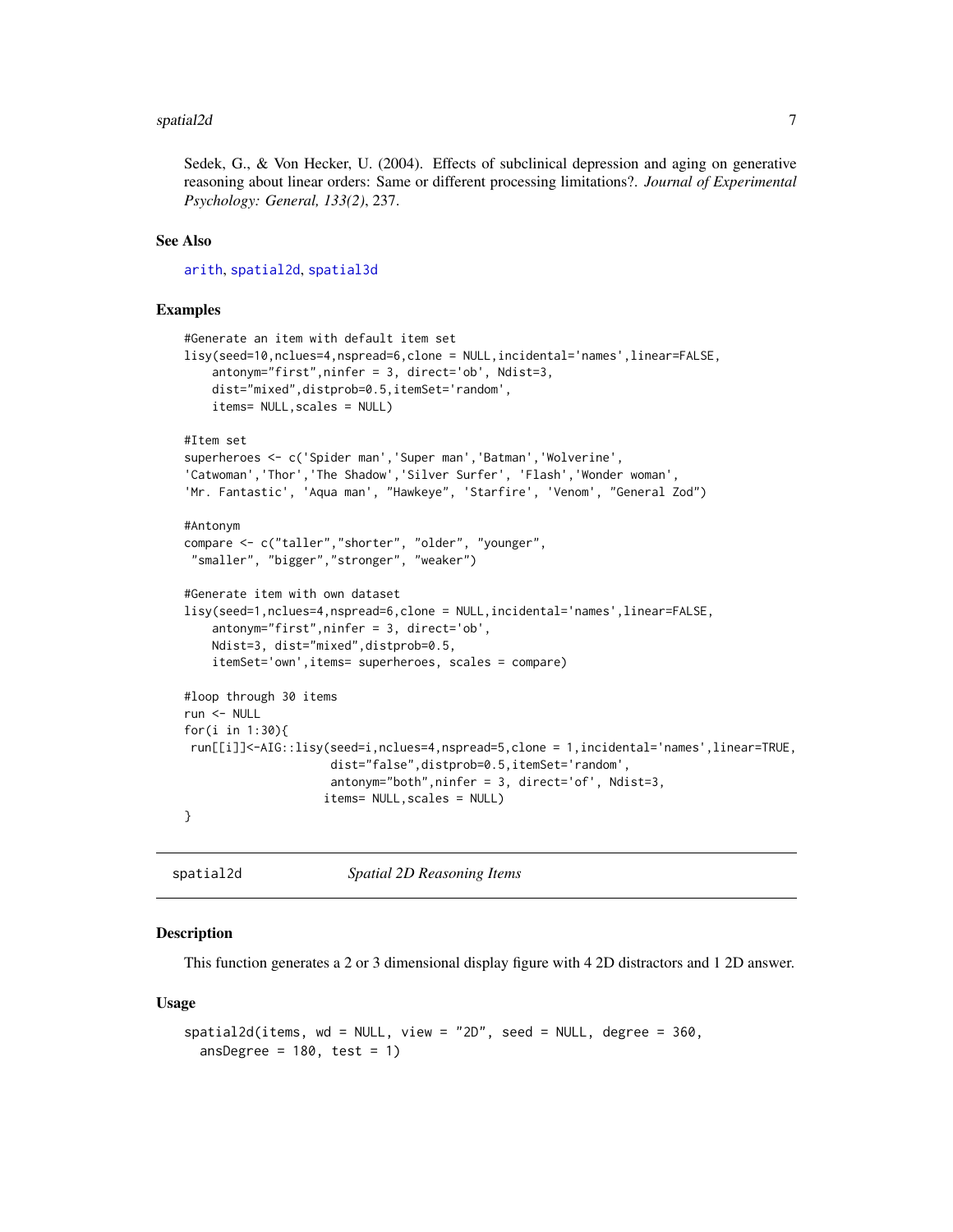#### Arguments

| items     | The number of items to generate.                                                                                                   |
|-----------|------------------------------------------------------------------------------------------------------------------------------------|
| wd        | This is the working directory to save the figures in. If not provided, the file will<br>be saved in the current working directory. |
| view      | There are three options ( $"2D"$ , $"top"$ , $"bottom"$ ) to view the display figure from<br>different prespectives.               |
| seed      | To generate the same set of item $(s)$ on the local computer.                                                                      |
| degree    | This allows users to change the rotation of the display figure by increasing or<br>decreasing the value.                           |
| ansDegree | This will allow users to change the degree of rotation for the correct figure.                                                     |
| test      | This will generate the specific value in the name of the saved images.                                                             |

#### Details

To see the 3D display figure, change the view argument to either 'top' or 'bottom'. For 3D figures, some of the cubes may be hidden in sight. Hence, the 2D answer may not seem correct. So one would need to rotate the display figure several times to ensure that none of the cubes are hidden. The rotation can be done by changing the degree value in the function. To ensure that the same image is generated again, please provide a seed value. Currently angle of the view from the top and the bottom is fixed. It may be better to generate one item at a time for the 3D displayed figures. This is not a problem for 2D items.

By default the actual answer is always at half of the display polar coordinates. The display figure polar coordinates by default is 360. Increasing the degrees will make the figure rotate clock-wise and decreasing the degrees will make the figure rotate anti-clockwise.

4 distractors are generated. 2 of the generated distractors are a mirror image of the displayed figure. The difference in the polar coordinates between the two distractors are fixed at 120. The third distractor is a figure wihout the first square that is generated by the display item. The fourth distractor is a figure with an additional square added to the distractor. Currently, the polar coordinates are fixed for the third and fourth distractor as well.

There are occassions where a mirror distractor will not work. In such an instance, the item together with the distractors will not be useful for the test. Hence, it will be a good item to remove the item from the test. It is also a good idea to keep track on your local computer which seed it is so you can avoid having to regenerate the item. That is where the seed will come in handy. The seed correspond to the number position of which the item is created. For example, if you want to recreate item/figure number 19, then all you need do so is to keep the argument item  $= 1$ , but change the argument seed = 19. This will re-generate the number 19th item. Bear in mind that the created figures will use item 19 as the file name. So if you try to re-generate the 19th item 10 times, then all it does is to rewrite on the same image for 10 times. Hence, you will not get replicates.

Finally, to automatically generate more than 1 item, just make sure that the argument seed = NULL, and put in how many values you want in the argument item. See the examples for help.

#### Value

ans Return the matrix that generates the display figure and answer. mirror Return the matrix that generates a mirror figure.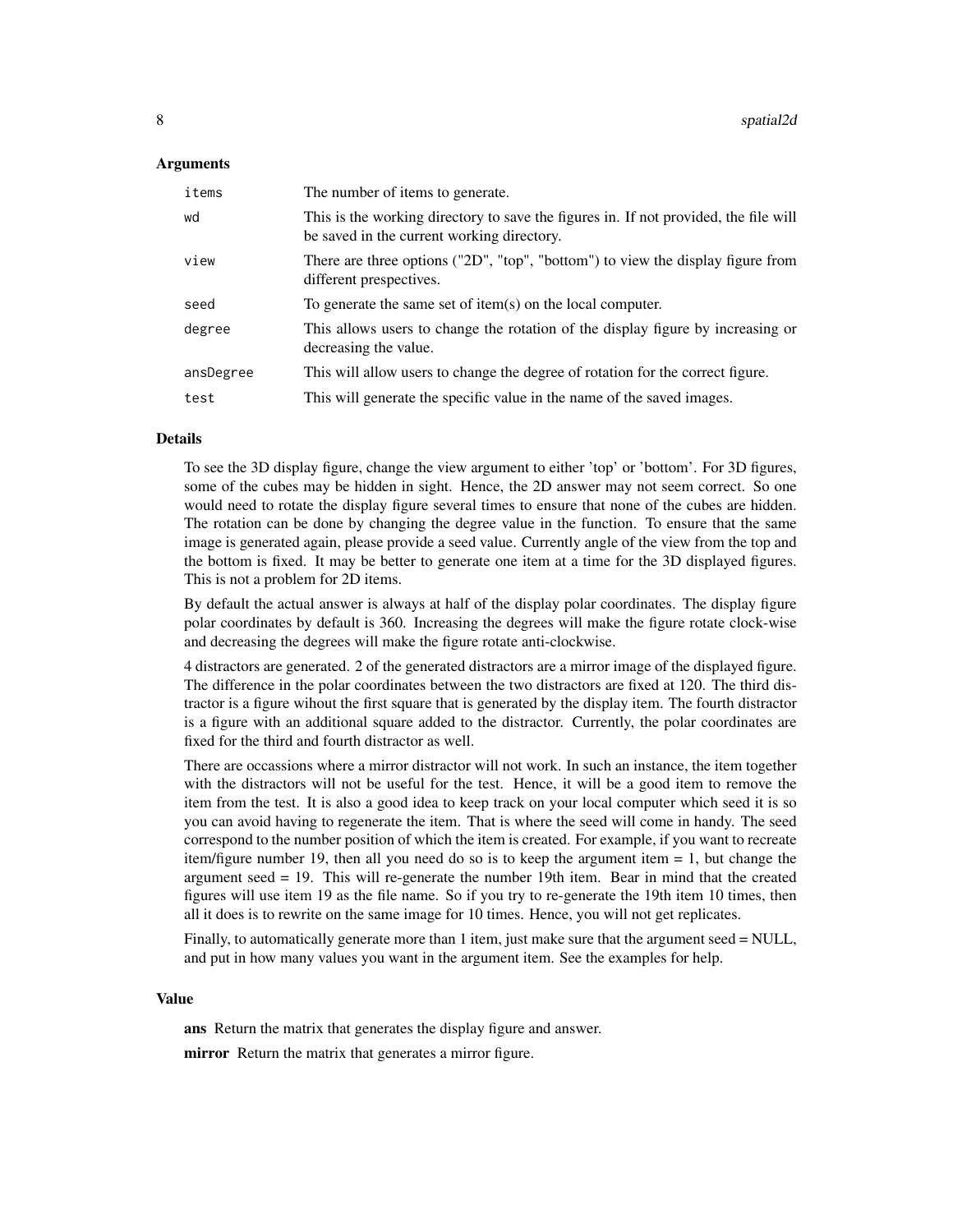#### <span id="page-8-0"></span>spatial3d 9

dist3 Return the matrix that generates the distractor without the first square.

dist4 Return the matrix that generates the distractor that adds an extra square.

#### Author(s)

Aiden Loe and Francis Smart

#### See Also

[lisy](#page-3-1), [arith](#page-2-1), [spatial3d](#page-8-1)

#### Examples

```
#2D display figure (Generate the 19th item given the seed value)
spatial2d(items=1, wd=NULL,view="2D", seed=19, degree=360, ansDegree= 180, test = 2)
#2D display figure (Generate 10 items)
#seed must be NULL
#spatial2d(items=10, wd=NULL,view="2D", seed=NULL, degree=360, ansDegree= 180, test = 2)
#wd<- "~/desktop"
#3D display figure (top view)
#spatial2d(items=1, wd=wd,view="top", seed=1, degree=320, ansDegree=160, test = 2)
#3D display figure (bottom view)
#spatial2d(items=1, wd=wd,view="bottom", seed=1, degree=320, ansDegree=100, test = 2)
```
<span id="page-8-1"></span>spatial3d *Spatial 3D Reasoning Item*

#### Description

This function generates a 3 dimensional display figure. It acts as a wrap because the creation of the figure is done using functions from the rgl package.

#### Usage

 $spatial3d(seed = 1, angle = pi/1.3, x = 0.3, y = 3, z = 0.8,$  $cubes = 8$ ,  $axis = TRUE$ ,  $filled = "yes")$ 

#### Arguments

| seed                       | To generate the same set of item(s) on the local computer.   |
|----------------------------|--------------------------------------------------------------|
| angle, x, y, z See details |                                                              |
| cubes                      | The number of connected cubes to generate.                   |
| axis                       | Showing the axis is helpful when first testing the function. |
| filled                     | yes, no, random will determine the colour of the cubes.      |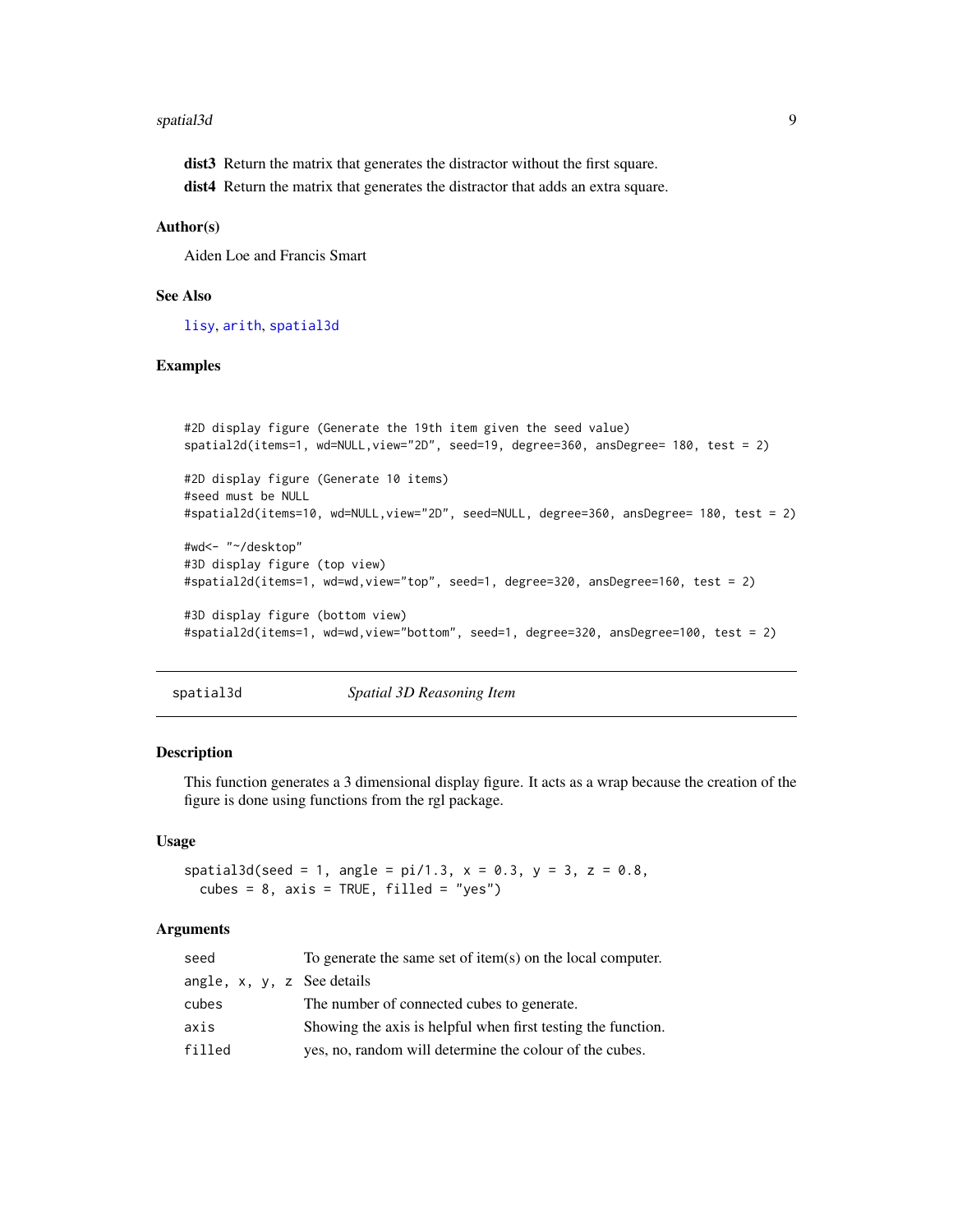#### Details

For 3D figures, some of the cubes may be hidden in sight when automatically generated. Hence, one would need to rotate the display figure several times to ensure that none of the cubes are hidden. To ensure that the same image is generated again, please provide a seed value. You will need to use the rgl post script function to save the figure. Currently, the function returns the a list object that is used to generate the display figure. The figure matrix in the list object can be used for the [spatial3d\\_mirror](#page-11-1) to generate a mirror image of the display figure.

The arguments angle, x, y, z represents the rotation of angle radians based on the x, y and z axis. This is a wrapper to the rotationMatrix function from the rgl package. Changing the values in the arguments angle, x, y, z coordinates allows one to programmatically change angles to study potential cognitive operators at work.

You can also rotate the figure interactively by clicking on the figure and moving it in different direction.

#### Value

figure Return the matrix that generates the display figure. rotationMatrix Return the cordinates of x,y,z,w

#### Author(s)

Aiden Loe and Francis Smart

#### References

#### <https://en.wikipedia.org/wiki/Radian>

Bejar, I. I. (1990). A generative analysis of a three-dimensional spatial task. *Applied Psychological Measurement*, 14(3), 237-245.

#### See Also

[lisy](#page-3-1), [arith](#page-2-1), [spatial2d](#page-6-1), [spatial3d\\_mirror](#page-11-1)

#### Examples

```
item \le spatial3d(seed=4, angle=pi/1.3, x=0.3,y=4,z=0.8,cubes=8,axis = TRUE)
```

```
# To save the figure (not run)
# library(rgl)
# item <- spatial3d(seed=4, angle=pi/1.3, x=0.3,y=4,z=0.8,cubes=8,axis = TRUE)
# save in pdf
# wd<- '~/desktop'
# item <- 1
# save <- paste0(wd,"/display3d_",item,".pdf")
# rgl.postscript(save,"pdf")
# save in png
```
<span id="page-9-0"></span>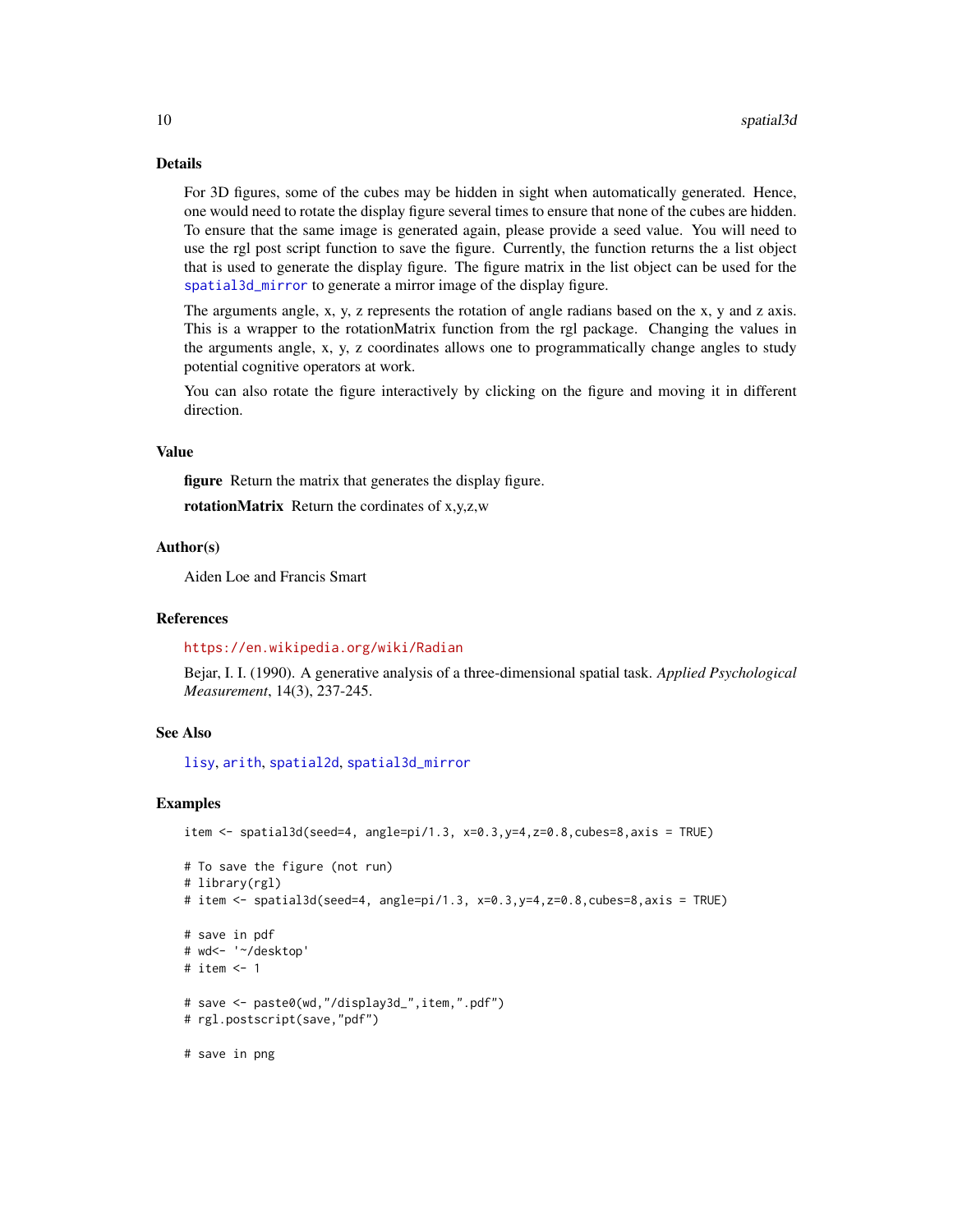#### <span id="page-10-0"></span>spatial3dDouble 11

# rgl.snapshot(filename="image3D.png",fmt="png")

<span id="page-10-1"></span>spatial3dDouble *Spatial 3D Reasoning Item (double shapes)*

#### Description

This function generates a 3 dimensional display figure. It acts as a wrap because the creation of the figure is done using functions from the rgl package.

#### Usage

```
spatial3dDouble(seed = 1, angle = pi/1.3, x = 0.3, y = 3, z = 0.8,
 cubes = 8, axis = TRUE, filled = "yes")
```
#### Arguments

| seed                               | To generate the same set of item $(s)$ on the local computer.           |
|------------------------------------|-------------------------------------------------------------------------|
| angle, $x$ , $y$ , $z$ See details |                                                                         |
| cubes                              | The number of connected cubes together.                                 |
| axis                               | Showing the axis is helpful when first testing the function.            |
| filled                             | yes, no, random will determine the colour of the cubes. Ignore for now. |

#### Details

For 3D figures, some of the cubes may be hidden in sight when automatically generated. Hence, one would need to rotate the display figure several times to ensure that none of the cubes are hidden. To ensure that the same image is generated again, please provide a seed value. You will need to use the rgl post script function to save the figure. Currently, the function returns the a list object that is used to generate the display figure. The figure matrix in the list object can be used for the [spatial3d\\_mirror](#page-11-1) to generate a mirror image of the display figure.

The arguments angle, x, y, z represents the rotation of angle radians based on the x, y and z axis. This is a wrapper to the rotationMatrix function from the rgl package. Changing the values in the arguments angle, x, y, z coordinates allows one to programmatically change angles to study potential cognitive operators at work.

You can also rotate the figure interactively by clicking on the figure and moving it in different direction.

#### Value

figure Return the matrix that generates the display figure.

rotationMatrix Return the cordinates of x,y,z,w

#### Author(s)

Aiden Loe and Francis Smart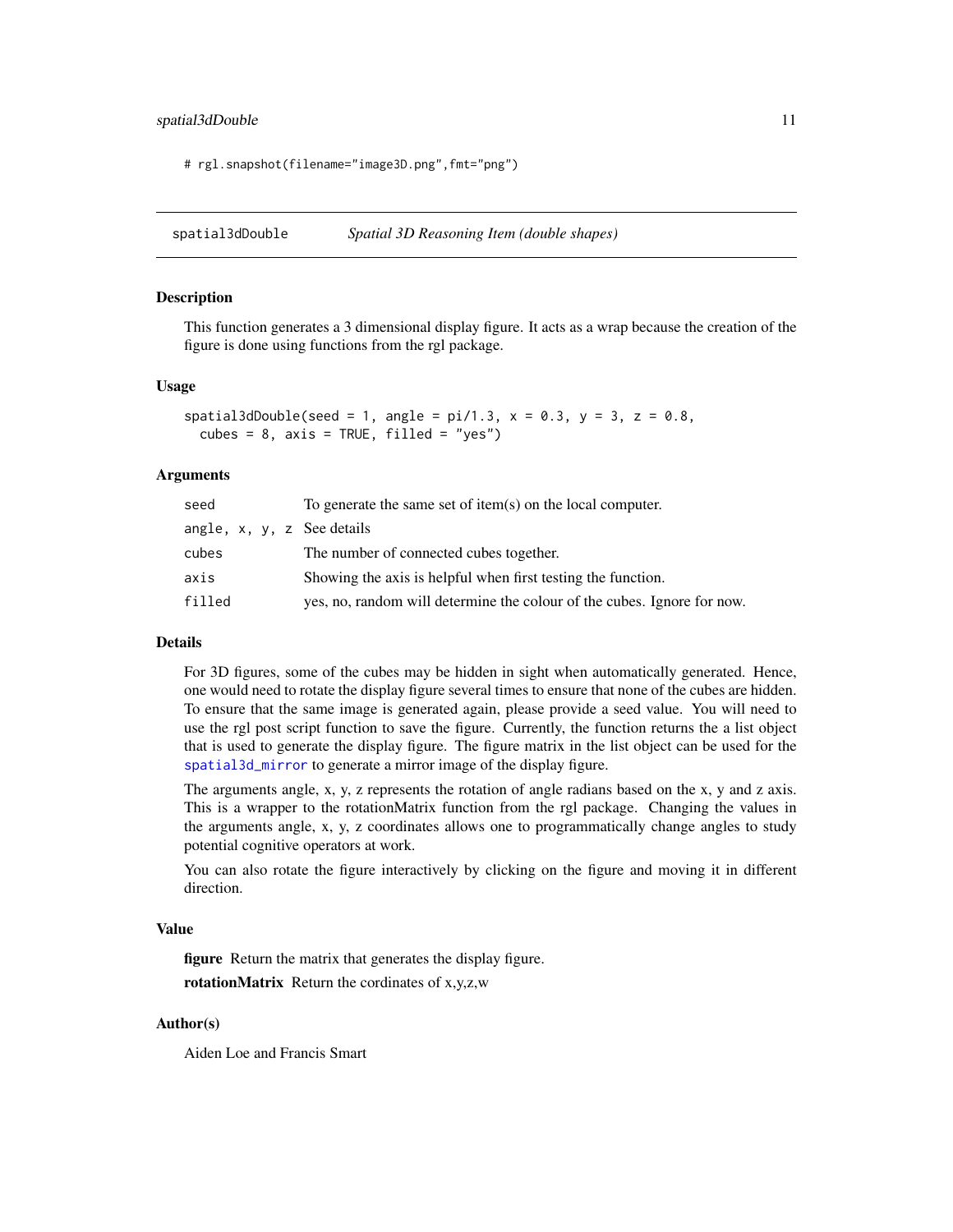#### References

<https://en.wikipedia.org/wiki/Radian>

Bejar, I. I. (1990). A generative analysis of a three-dimensional spatial task. *Applied Psychological Measurement*, 14(3), 237-245.

#### See Also

[lisy](#page-3-1), [arith](#page-2-1), [spatial2d](#page-6-1), [spatial3d\\_mirrorDouble](#page-13-1)

#### Examples

```
item <- spatial3dDouble(seed=4, angle=pi/1.3, x=0.3, y=4, z=0.8, cubes=9, axis = TRUE)
# To save the figure (not run)
# library(rgl)
# item <- spatial3dDouble(seed=4, angle=pi/1.3, x=0.3, y=4, z=0.8, cubes=9, axis = TRUE)
# save in pdf
# wd<- '~/desktop'
# item <- 1
# save <- paste0(wd,"/display3d_",item,".pdf")
# rgl.postscript(save,"pdf")
# save in png
# rgl.snapshot(filename="image3D.png",fmt="png")
```
<span id="page-11-1"></span>spatial3d\_mirror *Mirror Spatial 3D Reasoning Item*

#### Description

This function generates the mirror image of the 3 dimensional display figure. It acts as a wrap because the creation of the figure is done using functions from the rgl package.

#### Usage

```
spatial3d_mirror(obj, angle = pi/1.3, x = 0.3, y = 3, z = 0.8,
 cubes = 1, axis = TRUE
```
#### Arguments

| obi                                 | An object with class of threeD.                              |
|-------------------------------------|--------------------------------------------------------------|
| angle, $x$ , $y$ , $z$ See details. |                                                              |
| cubes                               | The number of connected cubes to generate.                   |
| axis                                | Showing the axis is helpful when first testing the function. |

<span id="page-11-0"></span>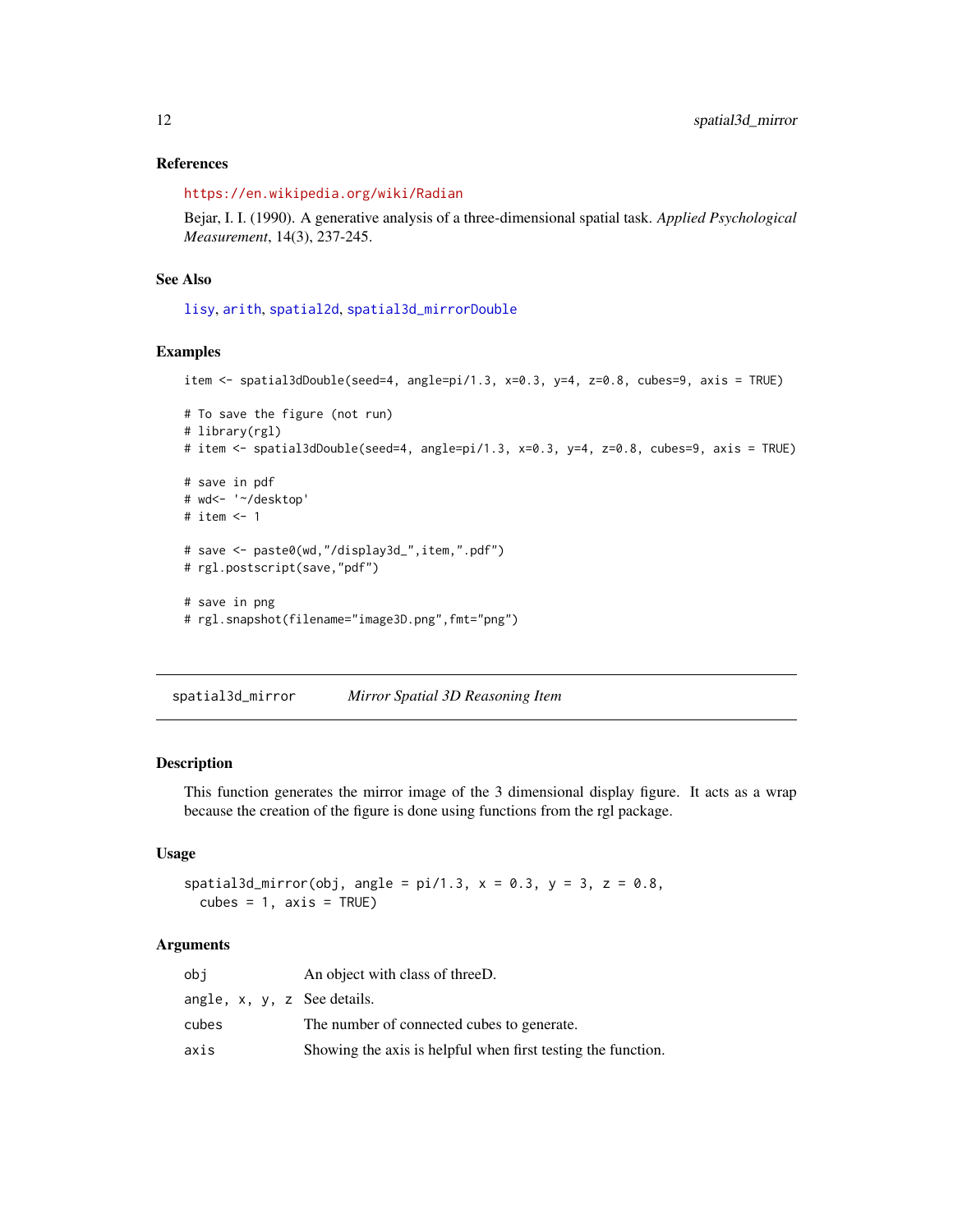#### <span id="page-12-0"></span>Details

For 3D figures, some of the cubes may be hidden in sight when automatically generated. Hence, one would need to rotate the display figure several times to ensure that none of the cubes are hidden.

The arguments angle, x, y, z represents the rotation of angle radians based on the x, y and z axis. This is a wrapper to the rotationMatrix function from the rgl package. Changing the values in the arguments angle, x, y, z coordinates allows one to programmatically change angles to study potential cognitive operators at work.

You can also rotate the figure interactively by clicking on the figure and moving it in different direction.

#### Value

figure Return the matrix that generates the mirror image of the display figure.

#### Author(s)

Aiden Loe

#### References

<https://en.wikipedia.org/wiki/Radian>

Bejar, I. I. (1990). A generative analysis of a three-dimensional spatial task. *Applied Psychological Measurement*, 14(3), 237-245.

#### See Also

[lisy](#page-3-1), [arith](#page-2-1), [spatial2d](#page-6-1), [spatial3d](#page-8-1)

#### Examples

```
display <- spatial3d(seed=4, angle=pi/1.3, x=0.3,y=4,z=0.8, cubes=9, axis = TRUE)
display_mirror <- spatial3d_mirror(display, angle=pi/1.3, x=0.3,y=4,z=0.8, cubes=9, axis = TRUE)
```

```
# To save the figure (not run)
# library(rgl)
# display_mirror <- spatial3d_mirror(display, angle=pi/1.3, x=0.3,y=4,z=0.8, cubes=9, axis = TRUE)
# wd<- '~/desktop'
```
# save in pdf # item <- 1 # rgl.postscript(save,"pdf")

# save in png # rgl.snapshot(filename="image3D.png",fmt="png")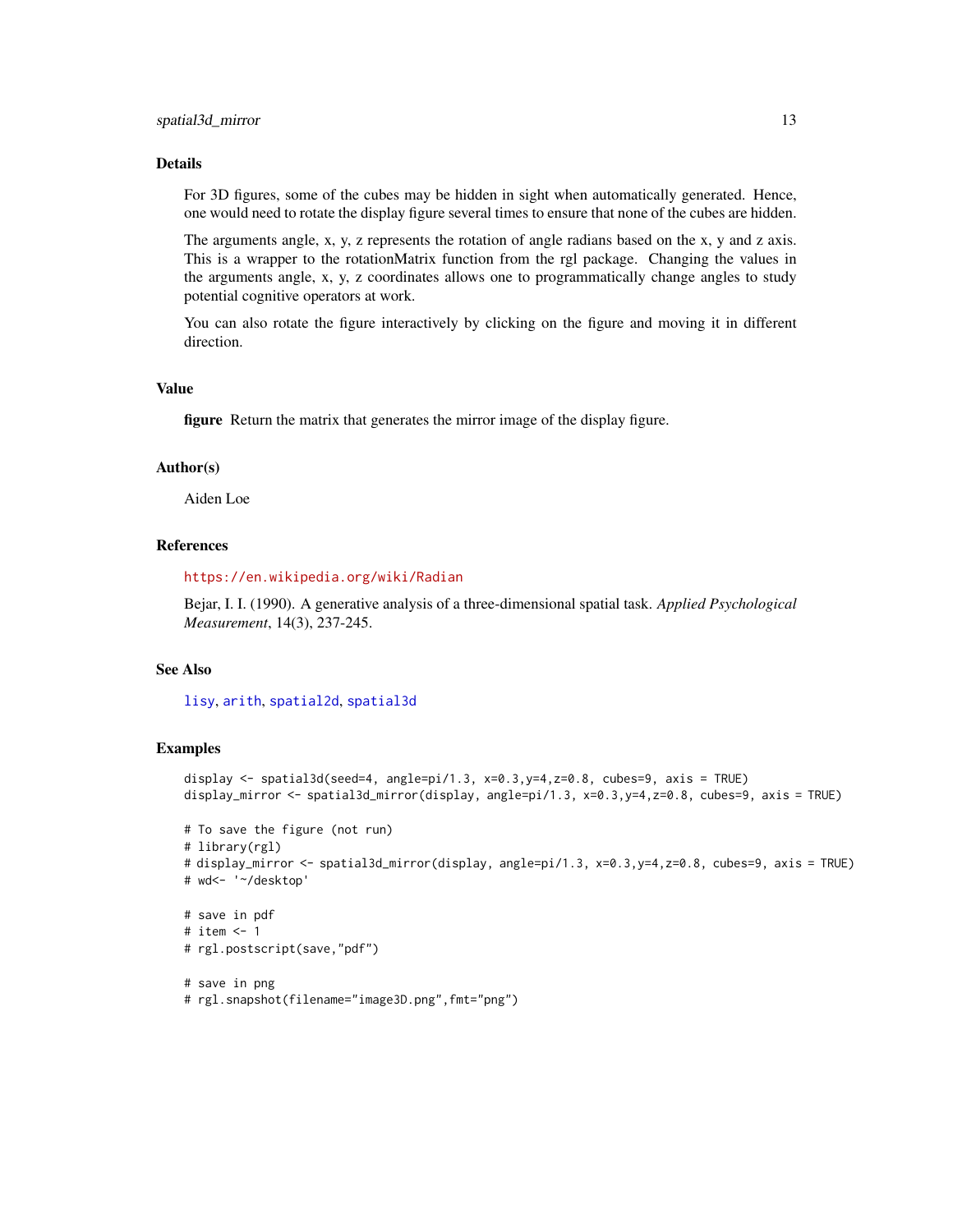<span id="page-13-1"></span><span id="page-13-0"></span>spatial3d\_mirrorDouble

*Mirror Spatial 3D Reasoning Item (2)*

#### **Description**

This function generates the variation of the images of the 3 dimensional display figure. There are four methods in total. See details for more information. It acts as a wrap because the creation of the figure is done using functions from the rgl package.

#### Usage

```
spatial3d_mirrorDouble(obj, angle = pi/1.3, x = 0.3, y = 3, z = 0.8,
 method = "one", axis = TRUE)
```
#### Arguments

| obi                                | An object with class of threeD.                              |
|------------------------------------|--------------------------------------------------------------|
| angle, $x$ , $y$ , $z$ See details |                                                              |
| method                             | There are 4 methods. See details.                            |
| axis                               | Showing the axis is helpful when first testing the function. |

#### Details

For 3D figures, some of the cubes may be hidden in sight when automatically generated. Hence, one would need to rotate the display figure several times to ensure that none of the cubes are hidden. This may be even more so when it comes to 2 figures within an image. The longer the number of connected cubes, the more likely it will overlap with each other. About 8 is more or less right.

The arguments angle, x, y, z represents the rotation of angle radians based on the x, y and z axis. This is a wrapper to the rotationMatrix function from the rgl package. Changing the values in the arguments angle, x, y, z coordinates allows one to programmatically change angles to study potential cognitive operators at work.

You can also rotate the figure interactively by clicking on the figure and moving it in different direction.

There are 4 methods to create distractors. The first method generates, the first image as a mirror, and the second image as normal. The second method is vice versa from the first method. The third method generates both mirror images. The first method generates correct rotation but the image is always short of one cube.

#### Value

figure Return the matrix that generates the mirror image of the display figure.

#### Author(s)

Aiden Loe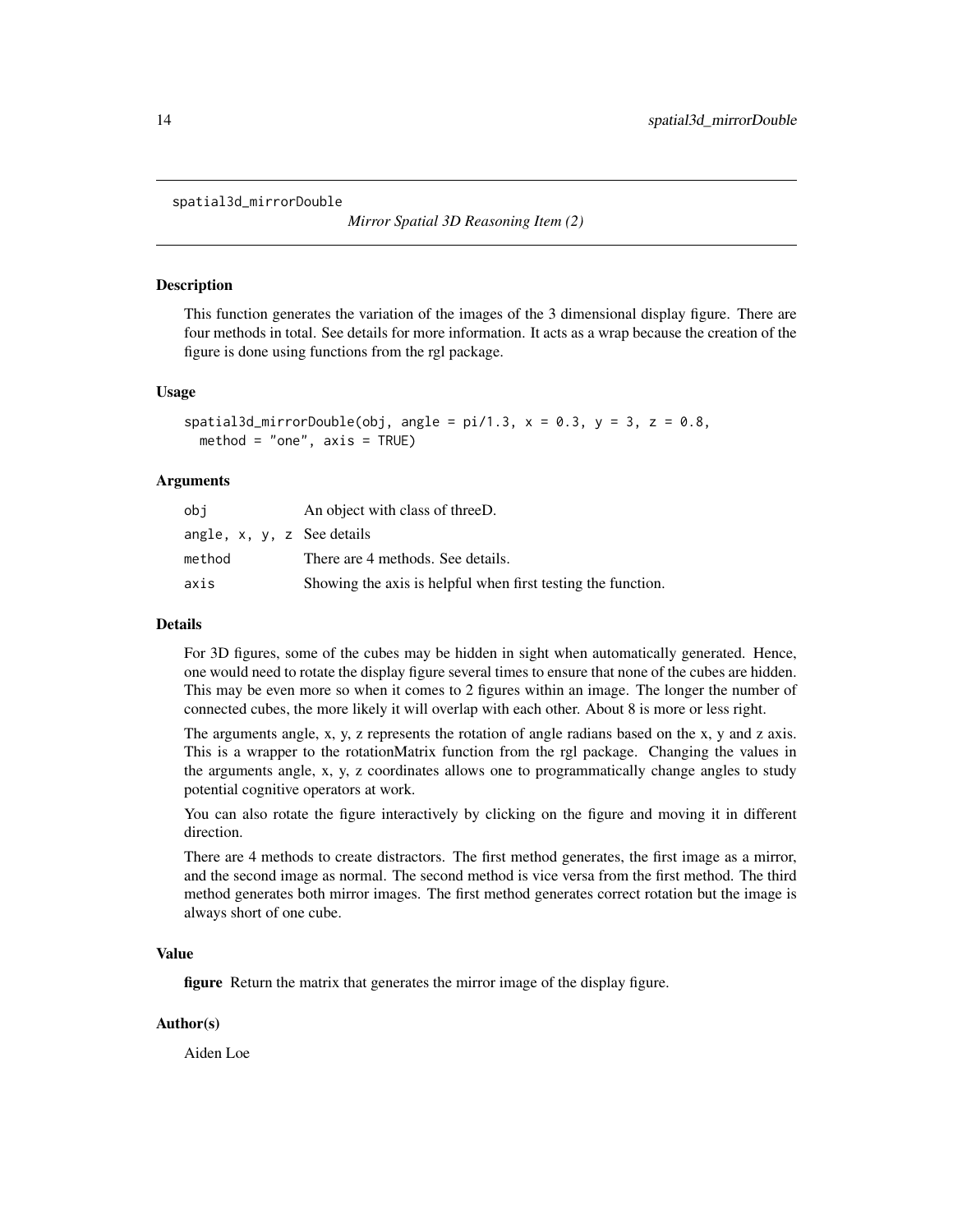#### <span id="page-14-0"></span>References

<https://en.wikipedia.org/wiki/Radian>

Bejar, I. I. (1990). A generative analysis of a three-dimensional spatial task. *Applied Psychological Measurement*, 14(3), 237-245.

#### See Also

[lisy](#page-3-1), [arith](#page-2-1), [spatial2d](#page-6-1), [spatial3dDouble](#page-10-1)

#### Examples

```
display <- spatial3dDouble(seed=4, angle=pi/1.3, x=0.3,y=4,z=0.8,cubes=8, axis = TRUE)
display_mirror <- spatial3d_mirrorDouble(display, angle=pi/1.3, x=0.3, y=4, z=0.8,
                                        method="one", axis = TRUE)
```

```
# To save the figure (not run)
# library(rgl)
# display_mirror <- spatial3d_mirrorDouble(display, angle=pi/1.3, x=0.3, y=4, z=0.8,
# method="one", axis = TRUE)
# wd<- '~/desktop'
# save in pdf
# item <- 1
# save <- paste0(wd,"/mirror3d_",item,".pdf")
# rgl.postscript(save,"pdf")
# save in png
# rgl.snapshot(filename="image3D.png",fmt="png")
```